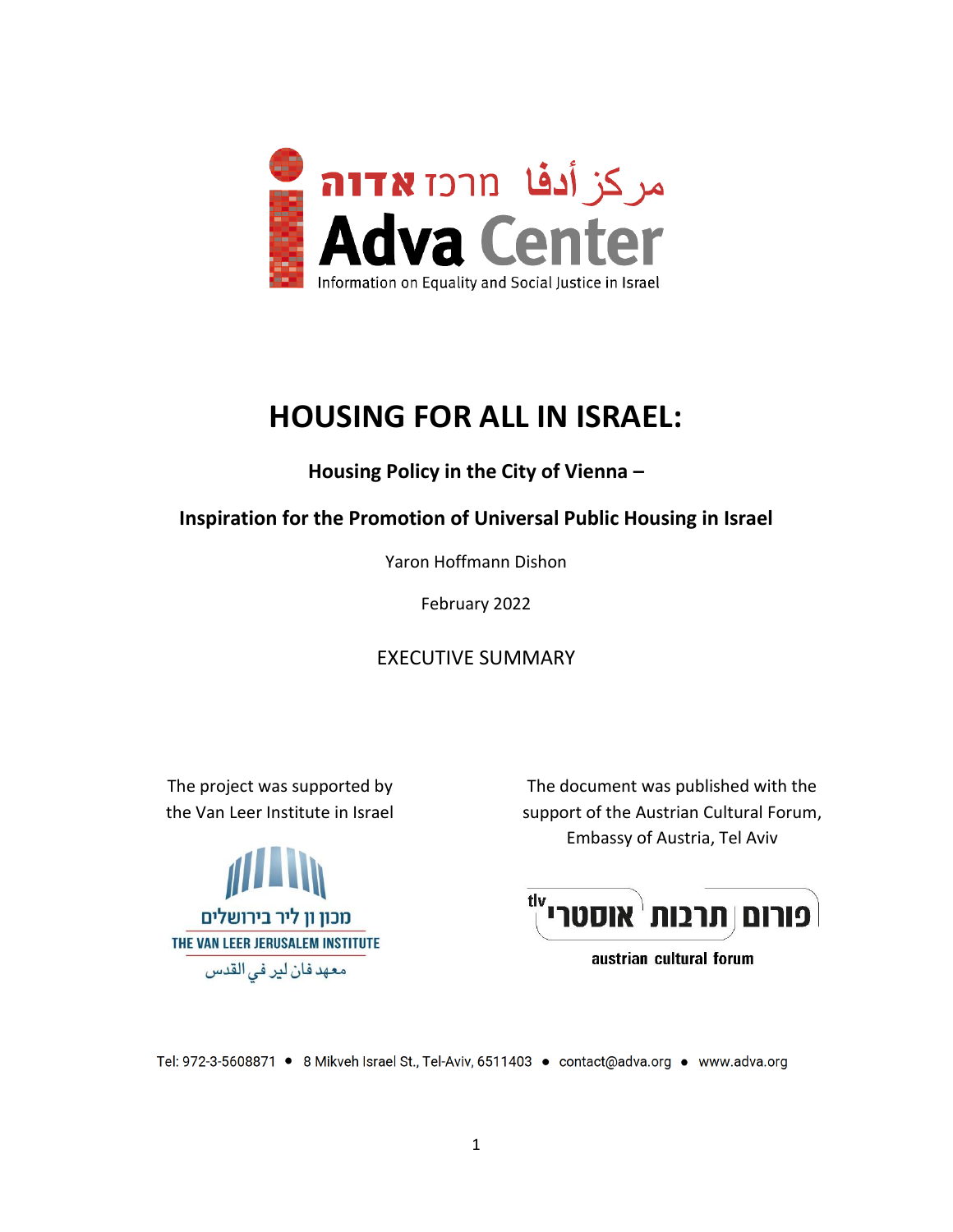## **Introduction**

For three decades, housing prices in Israel have been on the rise. This rise occurred in two "waves," the first during the 1990s, against the background of immigration from the former Soviet Union, and the second from 2008, following the worldwide economic crisis. However, while the price rise during the 1990s can be attributed to population growth and the increased need for housing, the price rise since 2008 is attributable primarily to financial processes that occurred against the background of the economic crisis, mainly the reduction of bank interest and the decline of capital market returns.

In Israel today, housing has become real estate investments, in which the mechanisms of allotment and price are determined by "market forces." Among these forces are wealthy households and financial corporations, which purchase expensive apartments for both residential use and investment; banks and financial entities, which provide credit to apartment purchasers and real estate corporations; and real estate entrepreneurs and other professionals whose income is based on intensive economic activity in the housing market.

The "private market" policy in housing in Israel exacerbates existing socioeconomic disparities, as a growing stratum of the population continues to experience difficulty in obtaining "a decent apartment at reasonable cost," a goal defined in the vision of Israel's Ministry of Construction and Housing.<sup>1</sup>

In the wake of the rise in apartment prices in recent years, many of the households that succeeded in purchasing apartments did so by taking out mortgages of increasing magnitude, which saddle them with paybacks for many years, put them at prolonged financial risk, and burden them with huge return payments. According to Bank of Israel figures, in recent years there is evidence of an increase in the weight of housing loans given out by the banks, in which the mortgages consist of 60-75% of the apartment cost, an increase in the percentage of financing, along with additional financing to cover "self-capital," as well as an increase in the percentage of mortgages in which the monthly return payment is higher than 30% of household income.<sup>2</sup>

<sup>1</sup> Swirski, Shlomo and Yaron Hoffmann-Dishon. 2015. *From Housing to Real Estate: The Implications of the Accumulation of Wealth in the Hands of Few on the Housing Market.* Adva Center.

<sup>2</sup> Bank of Israel. November 2021. *Review of the Banking System – First Half of 2021;* Bank of Israel. February 2022. *Report on Financial Stability for the First Half of 2021.* (Hebrew*).*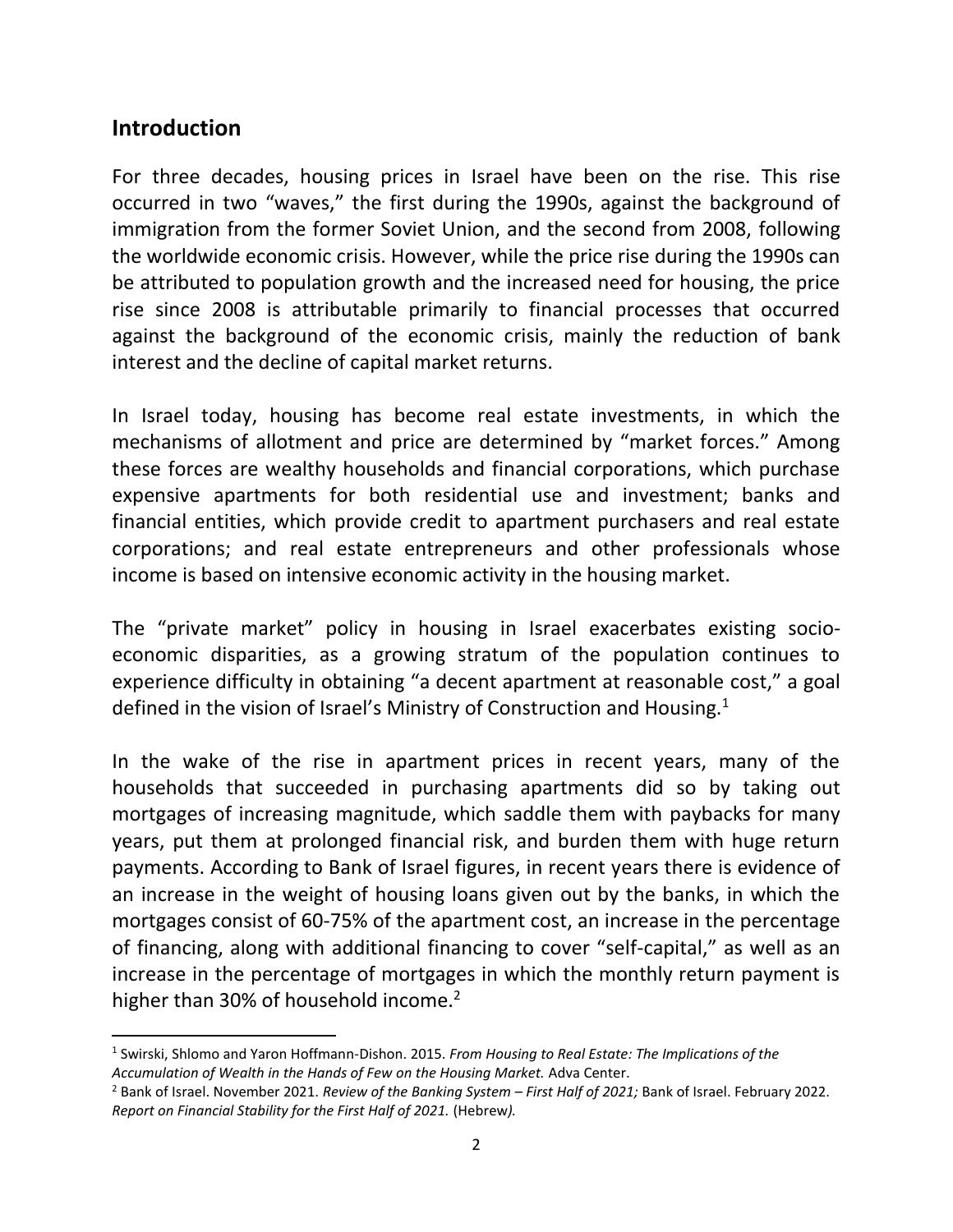According to the accepted benchmark, payments higher than 30% of household income endanger the economic stability of the household and have a negative effect on the possibility of paying for outlays needed in other areas.

Households that are not able to purchase a suitable apartment to live in, usually resort to rental housing on the private market – which is characterized by lack of regulation and instability. In recent years, the proportion of households living in rental housing has been on the rise. While in 1997, 24.3% of households resided in rented housing, in 2018 their proportion was  $28\%$ <sup>3</sup> The proportion is higher among the lower- and middle-income deciles than among the higher deciles. Rented housing is more prevalent in the central part of the country than in the periphery.<sup>4</sup> In 2018, 53% of households in Tel Aviv-Jaffa lived in rented housing.<sup>5</sup>

The accepted convention is that in order to maintain a decent standard of living, households need to spend no more than 30% of their disposable income on housing. In actuality, numerous Israeli households spend more: in 2018, 29.5% of Israeli households spent 30% or more of their net income on housing. The burden of housing is heavier for households with low income, and heavier for households living in rental housing rather than in their own homes, even with mortgage payments.<sup>6</sup>

The increase in housing prices has affected Arab society in Israel, which is characterized by a relatively high proportion of home ownership, a situation arising from the fact that in Arab localities there are hardly any alternatives. In contrast, in mixed Jewish-Arab cities, the situation is different. According to figures from the Israel Democracy Institute, the proportion of Arab citizens living in their own homes in mixed cities has decreased during the last decade, from 76% in 2008 to 48% in 2018, a proportion much lower than the average in Israel  $(66.5\%)$ .<sup>7</sup>

<sup>3</sup> Central Bureau of Statistics. *Housing in Israel – Figures from Survey of Household Expenditures 2018.* January 2020.

<sup>4</sup> Ibid.

<sup>5</sup> Tel Aviv-Jaffa Municipality. Center for Economic and Social Research. 2021. *Statistical Yearbook: Main Figures and Trends.* (Hebrew)

<sup>6</sup> Adva Center. March 2021. *Israel: A Social Report – 2021: Corona and the Epidemic of Inequality in Israel*.

<sup>7</sup> Israel Democracy Institute. January 2022. *A Worrying Trend in Mixed Cities: Dramatic Reduction in the Proportion of Arab Households Living in Their Own Homes.* (Hebrew)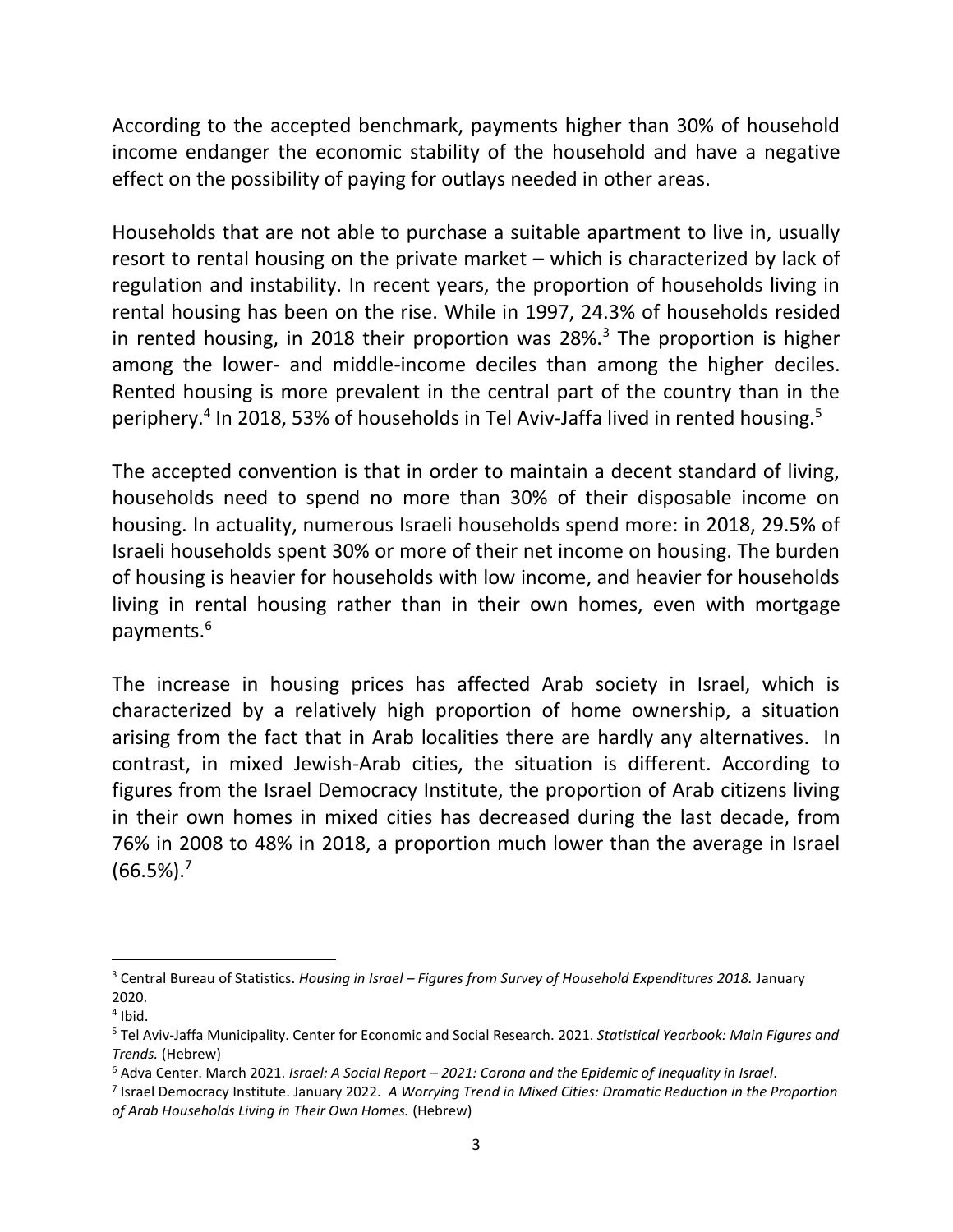As part of the "private market" policy dominating the area of housing for the last few decades, the government of Israel abandoned public housing, made the criteria for entitlement stricter, and reduced or ended completely its investment in the construction of new public housing. In recent years, rent assistance has become the main policy channel in the area of housing  $-$  a channel which suffers from numerous problems, is not budgeted in accordance with need, and worst of all – does not fulfill its own aim of providing assistance for the acquisition of a stable roof over one's head. $8$ 

The continuation of the housing crisis, which has an adverse effect on a good part of the Israeli population, remains on the public agenda in Israel, with, for the time being, no response. As long as government policy is dominated by the ideology of "the private market," the vision which still serves as the slogan of the Ministry of Construction and Housing – "a decent apartment for every family at reasonable cost and in suitable neighborhoods" – will remain an empty phrase.

## **About this Document**

Between 2015 and 2017 the Adva Center published a series of studies on the housing crisis in Israel. The studies dealt with the increase of economic inequality and the implications of the amassing of wealth in the hands of few on the housing market, with the political economy of the housing market and the effect of "market forces" on that market, and with the development of desirable alternative directions, under the rubric of "universal public housing."<sup>9</sup>

In November 2020, the Adva Center published an additional paper, entitled "Housing for All: Outline for Post-Capitalist Housing Policy in Israel." The paper was written in the framework of a workshop on post-capitalist thought and action on the part of civil society that took place at the Van Leer Institute between March and October 2020.

<sup>8</sup> Hoffmann-Dishon, Yaron. 2021. *The Ideology of "the Private Market" Continues to Dominate in Housing Policy.* Adva Center. (Hebrew)

<sup>9</sup> Swirski, Shlomo and Yaron Hoffmann-Dishon. 2015. *From Housing to Real Estate: The Implications of the Accumulation of Wealth in the Hands of Few on the Housing Market*. Adva Center; Swirski, Shlomo and Yaron Hoffmann-Dishon. 2016. *The Split Housing Market: "Market Forces," the Housing Crisis and the Forgotten Vision.* Adva Center; Swirski, Shlomo and Yaron Hoffmann-Dishon. 2017. *Public Housing Option: Adva Center's Response to the Housing Crisis in Israel.* Adva Center.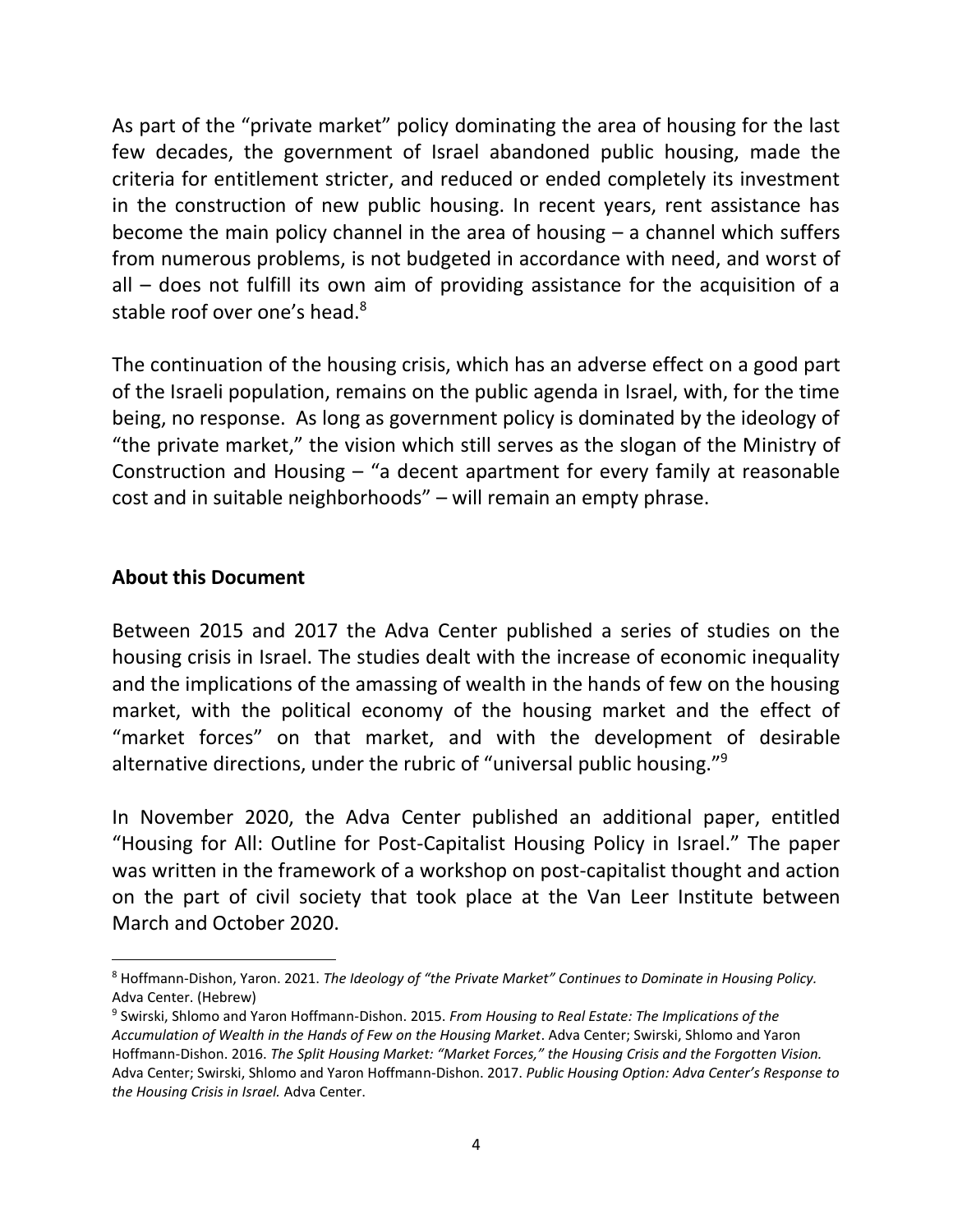The paper suggested a policy whose purpose was to enervate the status of housing as merchandise, weaken the connection between economic status and locality and quality of residence, and guarantee high-quality and suitable housing for all segments of the population. Under such a policy, a residential apartment would cease to constitute real estate merchandise, planned, financed, built and sold in the market for the purpose of investment and maximization of profit; instead, apartments for residence would be constructed as a universal public service, available and accessible to all, just like public education and health services.

The present document is a continuation of the previous one and was also written with the support of the Van Leer Institute. **Its purpose is to examine the possibilities of implementing "housing for all" in Israel, by means of comparison with and learning from the policy of universal housing in Vienna, the capital of Austria.**

Vienna's housing policy was chosen as an example of best practice for promoting **Housing for All**. In the city of Vienna, public and social housing arrangements are salient; they aim to guarantee the right to quality housing in the city for all segments of the population. The literature considers this policy an expression of the implementation of the idea of a "just city";<sup>10</sup> it is also perceived as a policy that promotes gender equality, as its very creation involved gender mainstreaming .

As will be delineated in the document, **this policy is based mainly on a large part of housing being handled "outside the market," not for the purpose of profit, and whose price is not determined by the mechanism of supply and demand.**

**Part one** of the document presents a short review of the present policy in Israel whose aim is the promotion of discounted housing, long-term rental, and public housing. **Part two** presents in detail the principles of housing policy in Vienna which aim to guarantee the possibility of living in the city for all segments of the population.

<sup>&</sup>lt;sup>10</sup> Kazepov, Yuri and Ronald Verwiebe. 2022. "Is Vienna still a just city? The challenges of transitions," pp. 1-16 in *Vienna: Still a Just City?* Edited by Yuri Kazepov and Ronald Verwiebe. London and New York: Routledge; Fainstein, Susan S. 2010. *The Just City.* Cornell University Press.